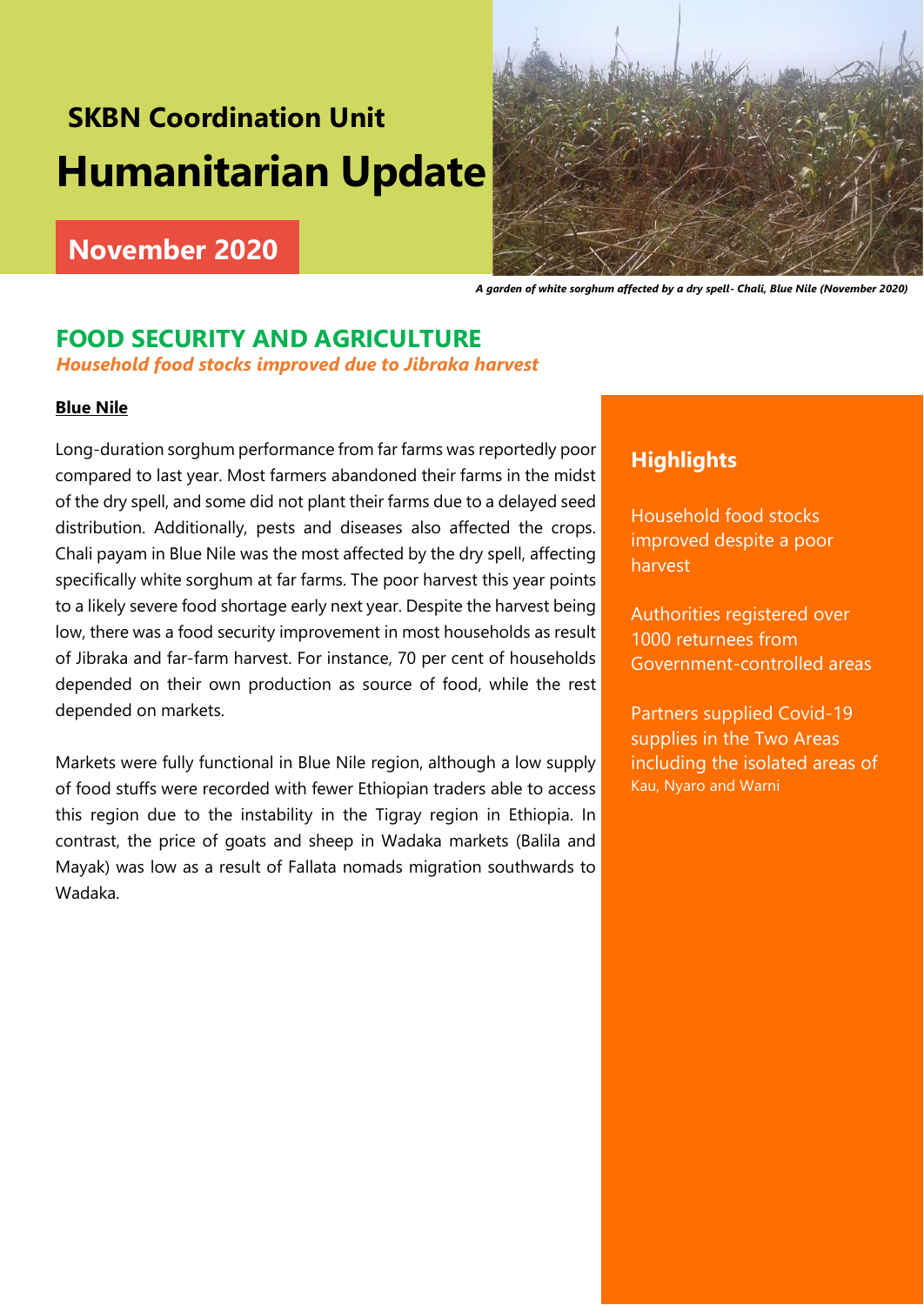#### **South Kordofan**

The general food security situation across South Kordofan improved. According to the [FSMU Oct 2020](file:///C:/Users/RHHoffman/Desktop/FSMU%20Oct%202020%20Quarterly.pdf)  [Quarterly.pdf](file:///C:/Users/RHHoffman/Desktop/FSMU%20Oct%202020%20Quarterly.pdf), "there was a general decrease in the percentage of households suffering from severe food insecurity". This was a result of harvests from near and far-farms. However, it was below normal, due to a previous poor harvest exacerbated by high commodity prices specifically for sorghum in the monitored markets (Thobo and Um Durain). Two consecutive poor food productions are most likely to impact the food security of most households in the region.

Sorghum price increased compared to the same time last year due to high demand in cross-line markets and the available little harvest was sold to government-controlled areas, which are facing high levels of food insecurity. Also, the price increase of livestock was recorded resulting in the scarcity of meat products in the monitored markets specifically in Dellami.

On the other hand, **14,424** households in the isolated areas of Western Jebels, Kau, Nyaro, and Warni as well as **8,629** in areas of Rashad, New Tagele and some parts of Delami County were targeted for the cash transfer program. The selection criteria included; returnees after the cultivation season, IDPs, widows, elderly, vulnerable female-headed households, child-headed households, and households affected by the poor agricultural season.



*Seasonal calendar for South Kordofan and Blue Nile*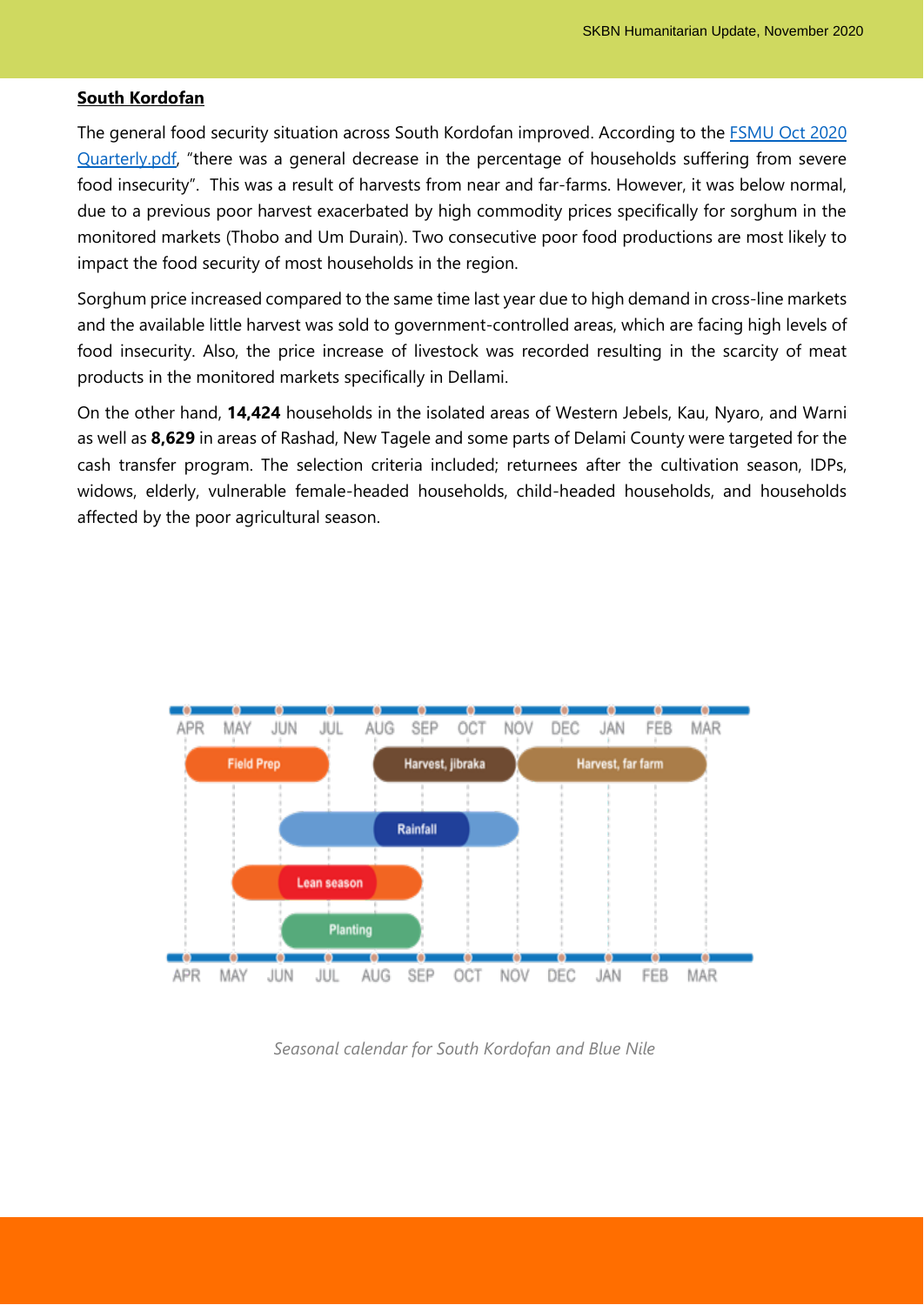## **COVID-19 PREPAREDNESS AND RESPONSE**

### *Awareness continues in the Two Areas*

Although there are no official Covid-19 cases in the monitored areas under the SPLM-N control, Covid-19 awareness activities continue across the Two Areas. 52 people were trained on Covid-19 preventive measures by the Secretariat of Health (SoH) in Hieban, Delami, Um Durain, Thobo, and Western Kadugli while **97** military officers from Kuya Military Base in Heiban County were also trained.

Sudan Relief and Rehabilitation Agency (SRRA), Secretariat of Health (SOH), and other partners in the Two Areas were able to provide Covid-19 supplies (soap, washing stations, tents, fuel, Information, Education and Communication materials) to schools, clinics, points of entries and markets among others. SoH is concerned about the second wave of the pandemic across Sudan that is likely to spread to the Two Areas.

### **NEEDS:**

### **Identified needs and gaps in response to the COVID-19 pandemic in the Two Areas are:**

- Scaling up of risk communication and messaging to reach a wider coverage
- Furniture and equipment in planned isolation centers throughout the region
- Soap, hand washing facilities, and increased water supply in public settings
- **EXTERGHENIME IS Strengthening of screening and quarantine facilities at points of entry, especially in the Blue Nile**
- Medical devices such as diagnostic tests, ventilators, and personal protective equipment including surgical masks, face shields, gowns, and gloves
- Improving food availability and temporary shelters for new arrivals quarantined at points of entry
- **■** Increasing vehicle and fuel supply to conduct awareness and transportation of humanitarian supplies
- **■** Improvement and scaling up of isolation centers especially in Western Jebel and the Blue Nile

#### **GAPS:**

- **•** Low levels of medicines and medical supplies stocks in the SPLM-N controlled areas;
- Funding in the Health and WASH sector across the region.

### **EDUCATION**

### *Schools reopen after months of closure*

#### **Blue Nile**

A total of **99** (males **69** and females **30**) participants (teachers, school logisticians, PTAs, and cooks) attended a training on food for schools in Chali, Wadaka, and Yabus. The training was about; food storage/management, food preparation, and record keeping/reporting.

The education sector in the Blue Nile is in need of learning materials, qualified teachers, and teacher incentives among others. Communities continue to struggle to keep the schools functioning.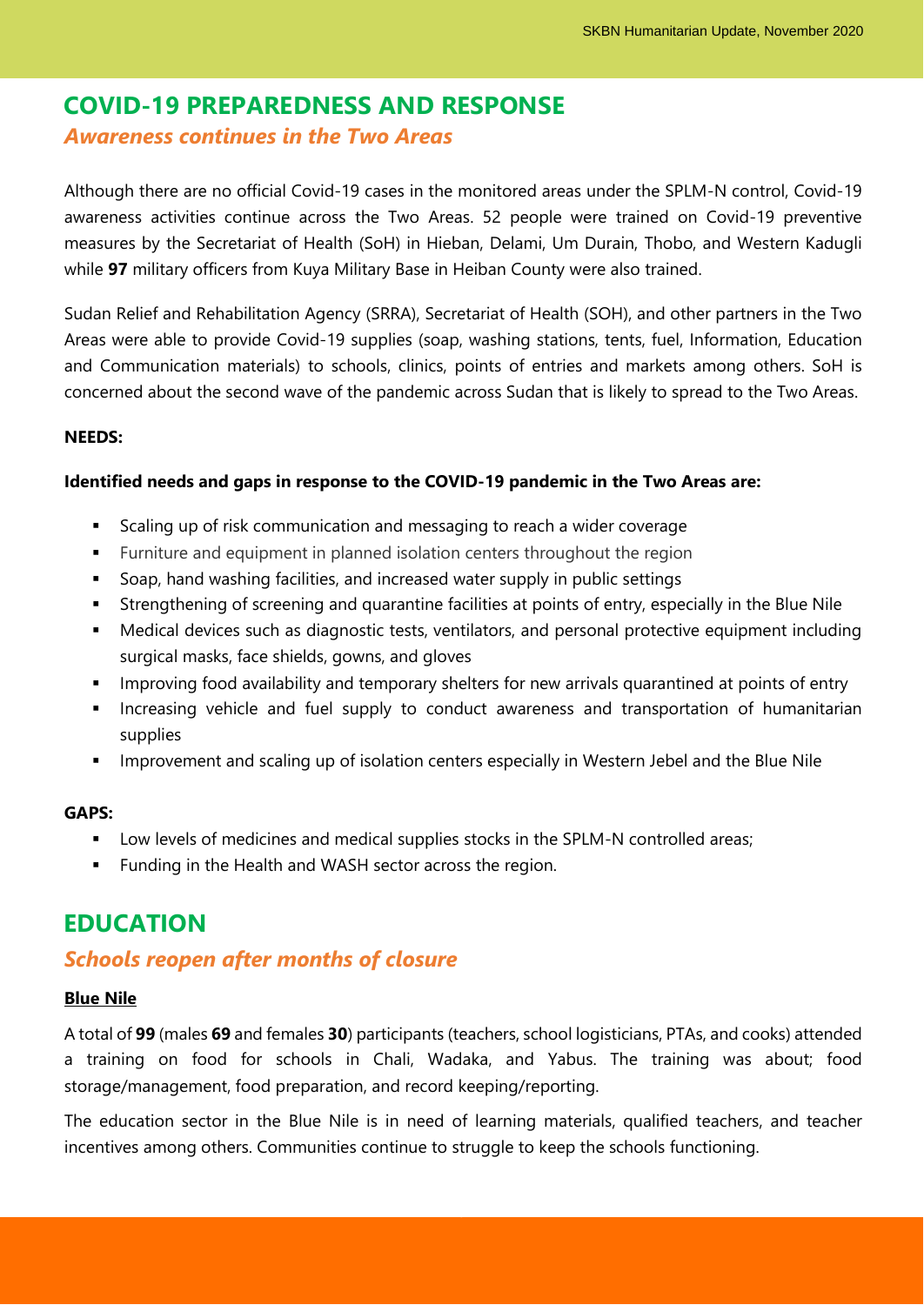#### **South Kordofan**

All 272 primary schools with a total population of **79,102** (**41,568** boys and **37,534** girls) have reopened after months of closure due to COVID-19 restrictions. WFP in coordination with the Secretariat of Education (SoE) continued to support school feeding in 90 schools. On the other hand, partners continued to promote COVID-19 awareness in schools and distributed soap, hand washing stations, Information Education and Communication materials.

### **HEALTH AND NUTRITION**

### *Lack of essential medicines in the Two Areas* **Blue Nile**

The health sector remains an area of concern in Blue Nile. In the last three months, out of **28** PHCUs in the area, **23** registered a shortage of drugs. Diseases reported in November included: malaria, skin diseases, lower respiratory tract infection, pneumonia among children, diarrhea, malnutrition, peptic ulcer disease (PUD)/stomach ulcer, allergic reactions, and UTIs.

#### **South Kordofan**

Based on the report from the Secretariat of Health (SoH), the region has run out of essential drugs for malaria treatment, antibiotics, RUTF, penicillin among others.

Malaria, Upper Respiratory Infection, Pneumonia, Acute Watery Diarrhea, Intestinal Parasites and Urinary Tract Infections were reported in most health facilities in the region in November.

SOH is appealing to the public for more funding in this sector to cover the huge existing gaps.

#### **Western Jebels**

According to SoH, **2,612** cases of malaria were registered in the health facilities in November. There is an urgent need for support in terms of drugs to meet the increasing demand.

Malnutrition screening in the four counties (Habilla, Dilling, Lagawa, and Al Sunut), reported that out of **233** Mid-Upper Arm Circumference,115mm-124mm were **149 (moderate)** and <115mm were **84** (severe). This indicates a poor nutritional status in Western Jebels

### **WASH**

### *Unsafe drinking water for thousands in the Two Areas*

#### **Blue Nile**

Water shortage remained a concern in Balila and Abdira in Wadaka payam. There is a total of 260 boreholes (only 105 are functional) and 10 new hand-dug wells in the Blue Nile. The available boreholes are distances away and people walk close to 45 minutes to reach them.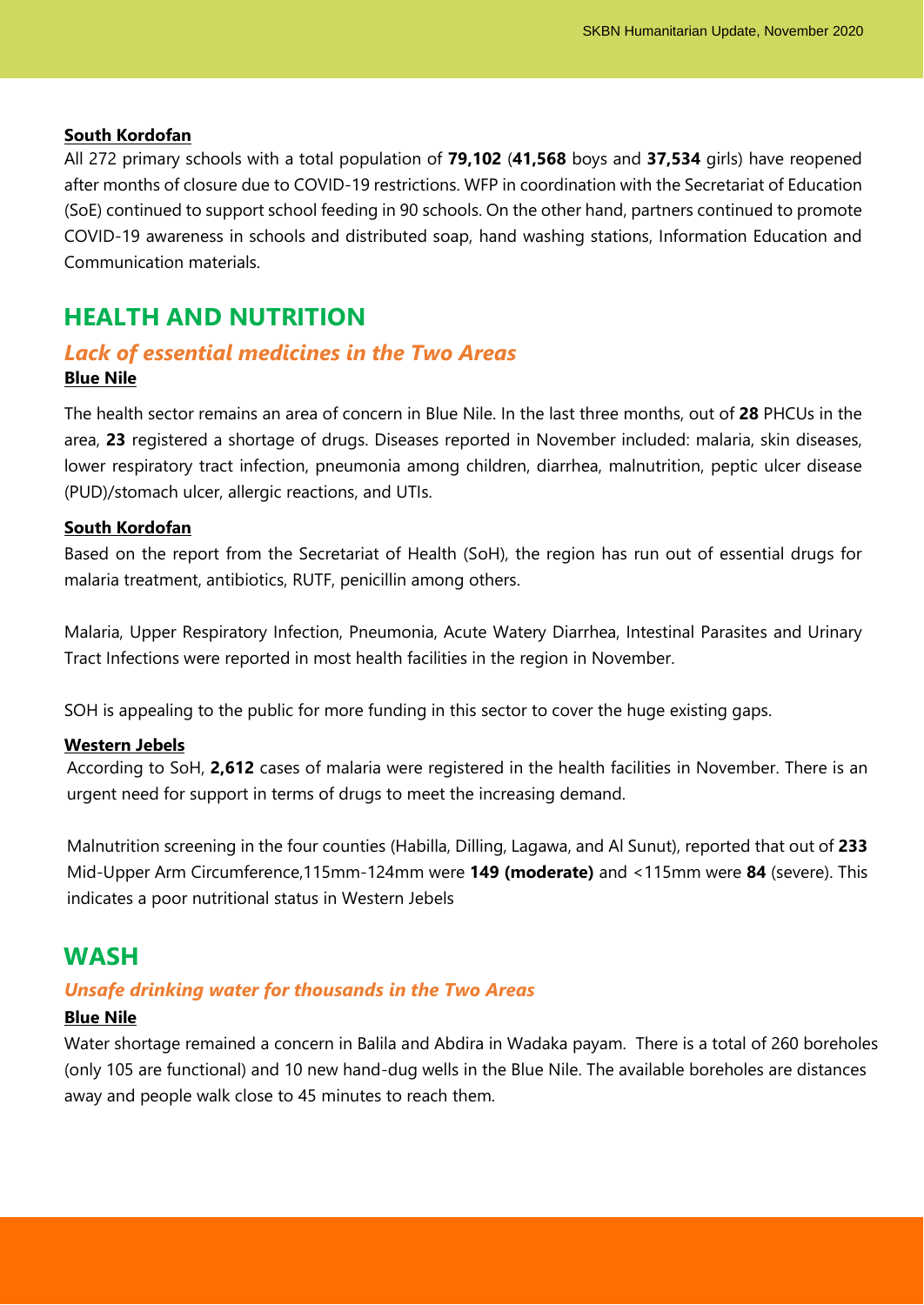Menstrual Health Management training to schoolgirls in Puda'om, Samari, and Anyille villages is ongoing. A successful assessment of school latrines was conducted by one of the partners in Beni-Mayu, Alelei, Yabus kubri, Tsunda, and construction will commence in December.

#### **South Kordofan**

The Secretariat of Engineering (Water and Mineral Resources Unit) reported that out of **80** water yards in the region, only **12** are functioning. The remaining 68 need repairs, putting pressure on the few existing boreholes/hand pumps for both human and livestock consumption. Sharing water sources with animals exposes people to water-borne diseases.

The Secretariat is appealing for more support in terms of drilling, spare parts, and training especially for isolated areas of Rashad, New Tagele, Kau, Nyaro and Warni.

### **ANIMAL HEALTH**

### *Limited access to veterinary medicine*

#### **Blue Nile**

Poor animal health remained a challenge in the Blue Nile region. This sector is underfunded and there has been no vaccination program since the beginning of the year. The fungal disease, wounds, worms, cowpox, and diarrhoea were among the diseases recorded. Moreover, the Secretary of Animal Health (SoAH) has no capacity to respond, which has resulted into a high mortality of livestock. Communities depend on livestock as a source of income and food especially between harvests. Urgent funding in this sector is needed.

#### **South Kordofan**

According to the report from the Secretariat of Animal Health (SoAH), **12,431** animal deaths were reported between September and November, and **44,377** were reported sick in South Kordofan, Western Jebels, Kua, Nyaro, Warni and Rashad and Tagele in November alone. The common diseases affecting animals included: Foot and Mouth Disease, East Coast Fever, Trypa-nosomosis, Anthrax, Black Quarter, Contagious bovine pleuropneumonia, Peste des petits ruminants, non-communicable diseases, Sheep Pox and parasitical infections. Also, here, no animal vaccinations have been administered since the beginning of the year.

The priority needs of SoAH include; provision of livestock drugs and vaccines; support in refresher training of Community Animal Health Workers; financial support for community awareness campaigns on the importance of vaccination; provision of logistics (motorcycles) and provision of refrigerators for cold chain. A total of **273** (**247** males and **26** females) Community Animal Health Workers in the region need to be supported with drugs to carry out the veterinary treatment.

### **PROTECTION, ACCESS AND SECURITY**

### *Increased movements into the Two Areas* **South Kordofan**

Around **1019** (Males **503** and Females **516**) returnees were reported from different towns in the Governmentcontrolled areas to Delami, Um Durain, and Thobo counties. The reported reason for this movement is poor